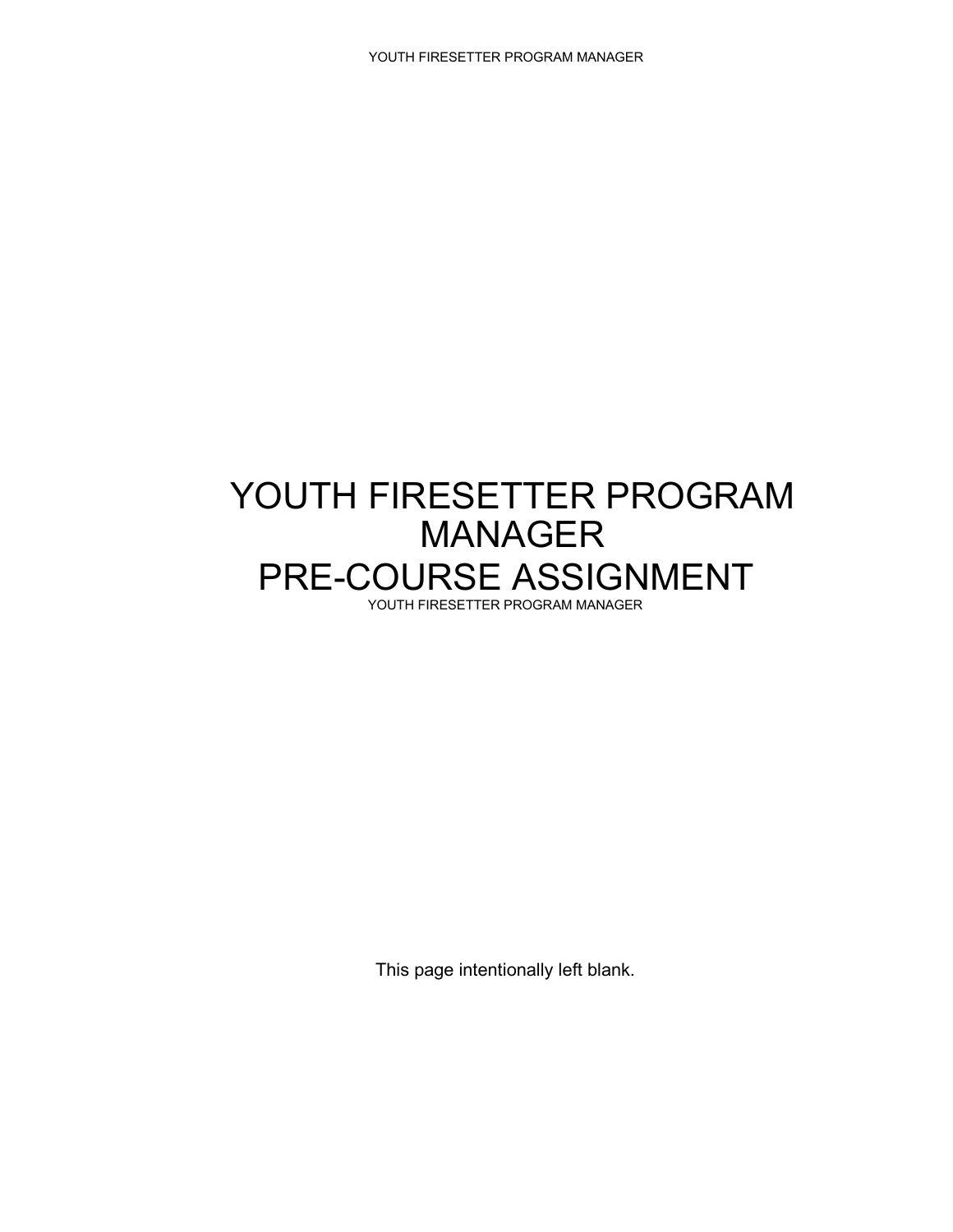Welcome to the National Fire Academy's (NFA's) "Youth Firesetter Program Manager" (YFPM) course. The course will empower you with the knowledge, skills and abilities (KSAs) to perform the job performance requirements (JPRs) of a Youth Firesetter Intervention Specialist (YFIS) program leader as outlined in NFPA Standard 1035, Standard on Fire and Life Safety Educator, Public Information Officer, Youth Firesetter Intervention Specialist and Youth Firesetter Program Manager Professional Qualifications.

Program leaders help develop, implement, lead and evaluate a Youth Firesetting Prevention and Intervention (YFPI) program. In addition, the program leader must be proficient in all of the skills required for an intervention specialist. For that reason, it is highly suggested that you attend the YFIS course prior to enrolling in a YFPM offering.

The target audience for this course is anyone who will perform leadership duties within a YFPI program. Leaders can be volunteer and career firefighters, fire investigators, Fire and Life Safety Educators (FLSEs), and allied professionals from criminal justice, mental health, social services and juvenile justice.

The outcome of the YFPM course is the development of draft program operating procedures for a YFPI program that will serve the needs of your community. Because the most effective programs include collaboration from an interagency task force, we urge you to invite members of key agencies that may support your effort to attend this course with you — most specifically, those listed as allied professionals in the previous paragraph. At a minimum, you must have an idea of key agencies and people whom you will likely ask to help create a program or enhance an existing one.

To achieve the optimal benefits of the course, we ask that you perform research in advance of the course. Please come prepared to use the following information pertinent to your community and organization:

Is your community urban, suburban, rural or a mixture?

How many youth firesetting incidents does your organization handle per

year? What types of youth firesetting incidents do you handle the most

frequently?

Are there areas of your community where incidents of youth firesetting occur more frequently? If so, where?

Are there particular age groups that represent a greater problem than others? If so, please identify them.

What is the minimum age at which your jurisdiction can file criminal charges against a youth for fire-related incidents?

If charges can be filed, what is the average number of youth who are charged per year? YOUTH FIRESETTER PROGRAM MANAGER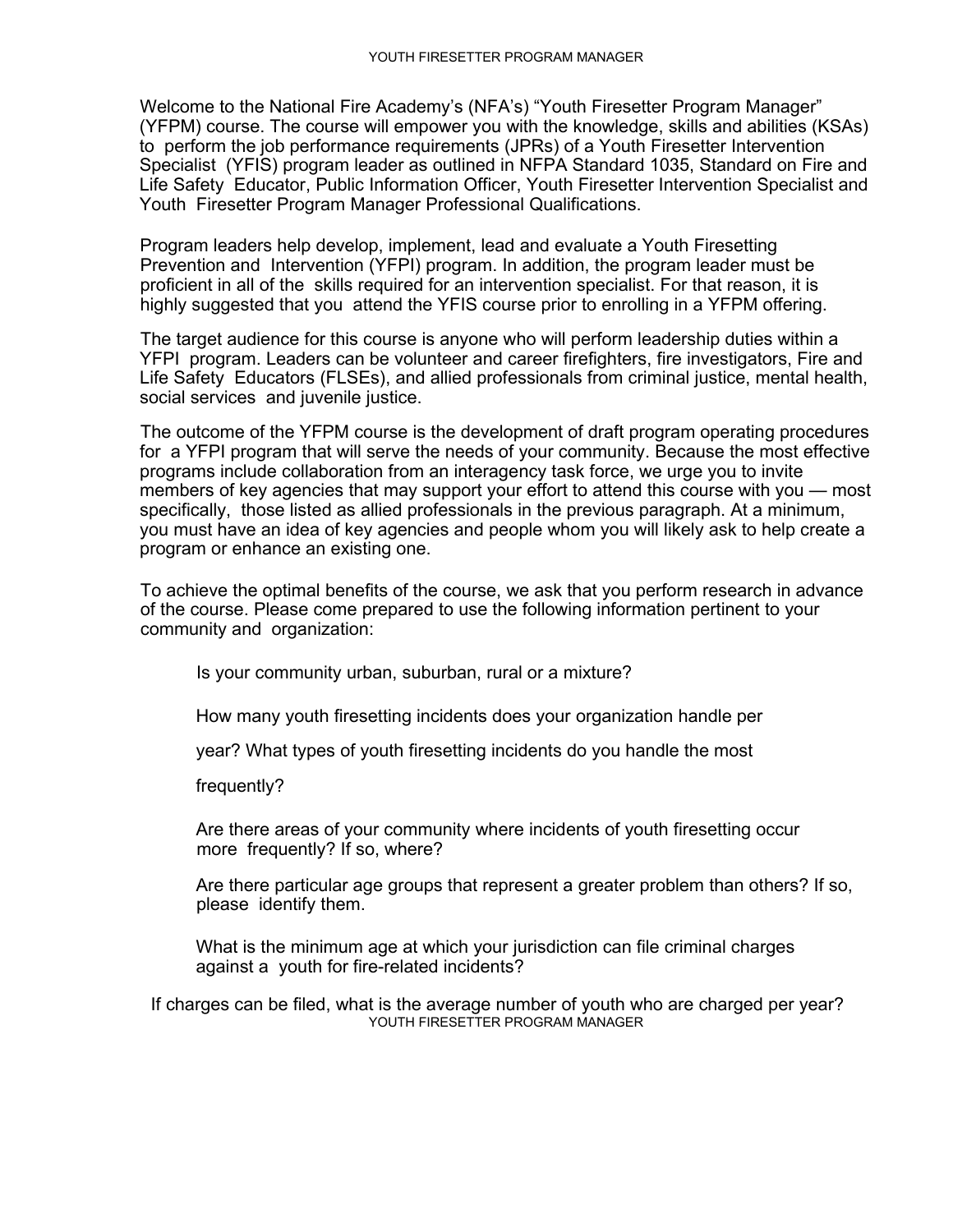On average, how many injuries caused by youth firesetting does your community experience per year? How many deaths?

On average, how much property loss is associated with youth firesetting per year?

If your organization currently has a YFPI program, please bring copies of the various documents that are used to support it, such as:

- YFPI program mission statement.
- Intake and screening forms.
- Lesson plans for youth firesetting educational interventions.
- Program operating procedures.
- Release of information and consent forms.
- Confidentiality agreements and waivers of liability.
- Budget.

Note: If your organization has a YFPI program, you will have the opportunity to recommend enhancements that can be made to strengthen it.

You should also be cognizant of the educational programs offered by your organization that feature content aimed at reducing the occurrence of youth firesetting and the resources that are invested into the programs.

If your organization currently has a YFPI program, what agencies are you already working with to collaborate on the disposition of youth firesetting cases?

If your organization does not have a program, please consider what local agencies you should be collaborating with and whom from those agencies you should be working with.

Who are the people from your organization who are (or should be) involved with the components of the YFPI program? The following are examples:

- Identification of youth in need of services.
- Intake of youth/families.
- Screening process.
- Educational interventions.
- Follow-up to program services.
- Program service evaluation.

Please also bring a copy of your organization's overall mission statement.

You are encouraged to bring a laptop or other electronic device that will allow you to process class activities. It is also important to bring a storage device such as a thumb drive so you can exchange information with peers.

YOUTH FIRESETTER PROGRAM MANAGER

Because of the amount of information that will be shared, the NFA would like you to read the text content of the Student Manual (SM) in advance of attending the course. Doing so